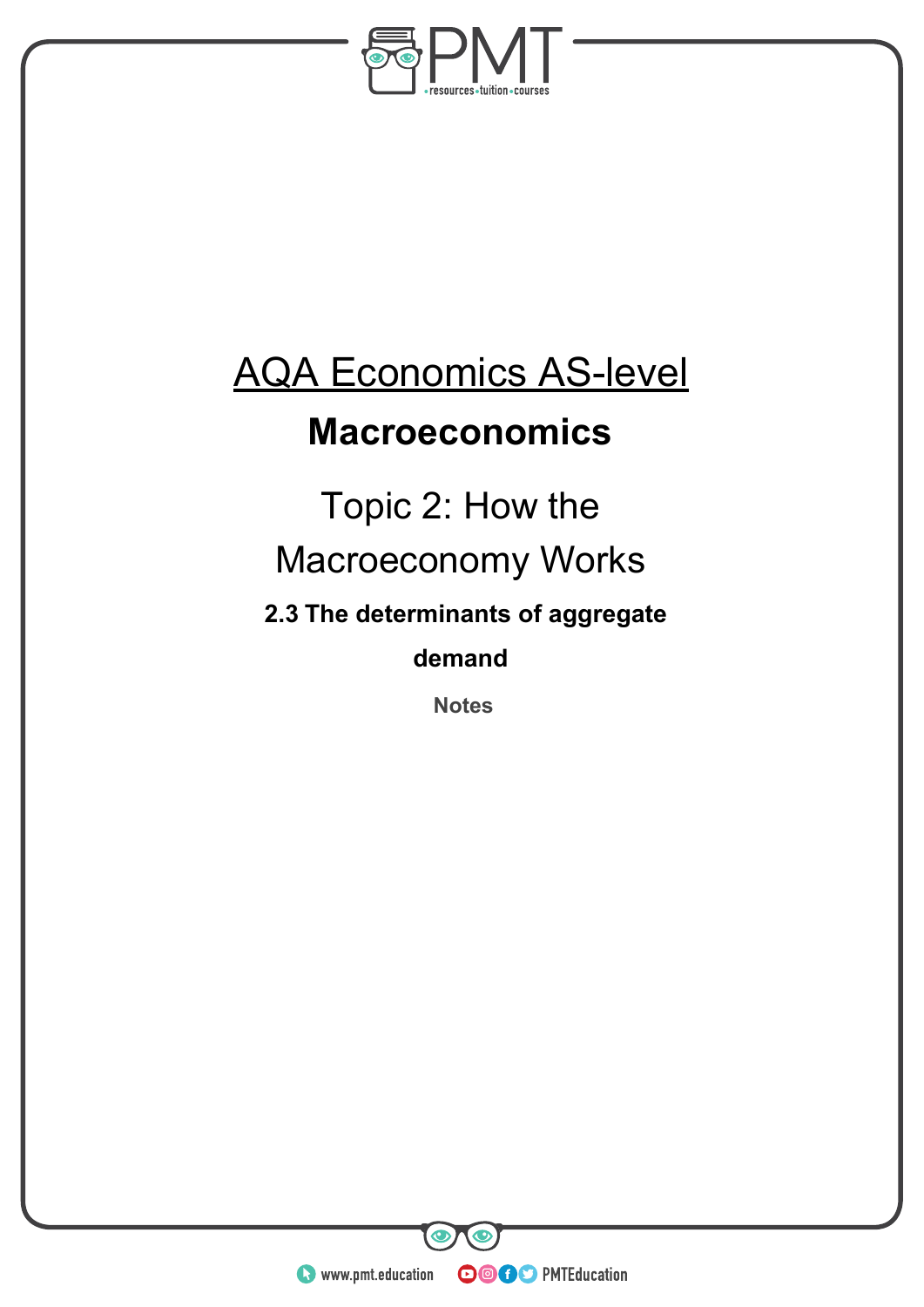

Aggregate demand is the total demand in the economy. It measures spending on goods and services by consumers, firms, the government and overseas consumers and firms.

It is made up of the following components, which make up the equation:  $C + I + G + (X-M)$ 

### **<u>Consumer</u>** spending:

This is how much consumers spend on goods and services. This is the largest component of AD and is therefore most significant to economic growth. It makes up just over 60% of GDP.

**Disposable income** is the amount of income consumers have left over after taxes and social security charges have been removed. It is what consumers can choose to spend.

Consumer income might come from wages, savings, pensions, benefits and investments, such as dividend payments.

A consumer's **marginal propensity to consume** is how much a consumer changes their spending following a change in income.

A consumer's **marginal propensity to save** is the proportion of each additional pound of household income that is used for saving.

A consumer's marginal propensity to consume added to the marginal propensity to save is equal to 1.

**Influences on consumer spending:**

#### **Interest rates**

o If the Monetary Policy Committee lowers interest rates, it is cheaper to borrow and reduces the incentive to save, so spending and investment increase. However, there are time lags between the change in interest rates and the rise in AD, so this is not suitable if a rise in AD is needed immediately. Lower interest rates also lower the cost of debt, such as mortgages. This increases the effective disposable income of households.

**OOOO** PMTEducation

#### **Consumer confidence**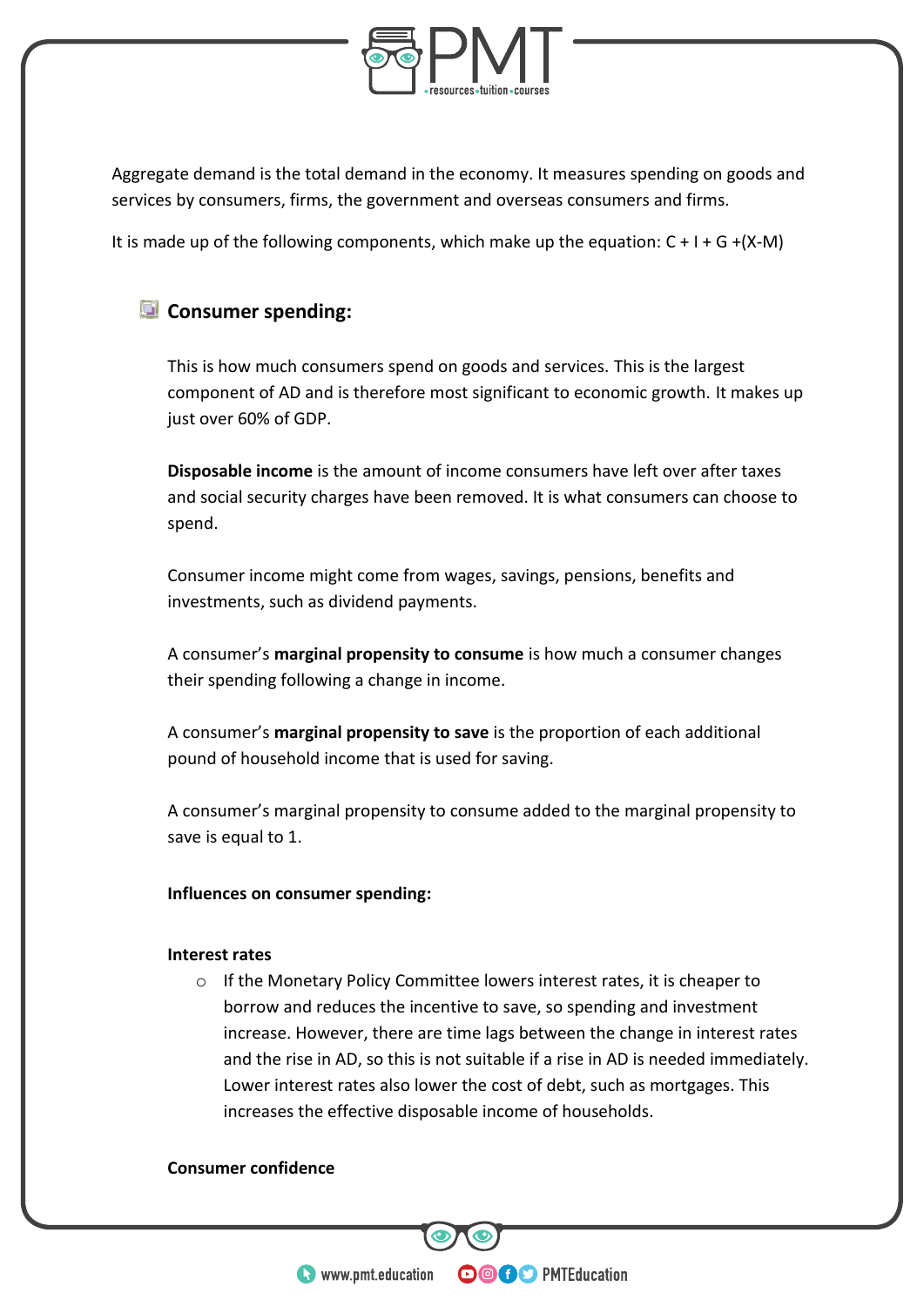

- o Consumers and firms have higher confidence levels, so they invest and spend more, because they feel as though they will get a higher return on them. This is affected by anticipated income and inflation.
- $\circ$  If consumers fear unemployment or higher taxes, consumers may feel less confident about the economy, so they are likely to spend less and save more. This delays large purchases, such as houses or cars.
- **Capital investment:** This accounts for around 15-20% of GDP in the UK per annum, and about  $\frac{3}{4}$  of this comes from private sector firms. The other  $\frac{1}{4}$  is spent by the government on, for example, new schools. This is the smallest component of AD.

#### **Influences on investment:**

#### **The rate of economic growth**

o If growth is high, firms will be making more revenue due to higher rates of consumer spending. This means they have more profits available to invest.

#### **Business expectations and confidence**

- o If firms expect a high rate of return, they will invest more. Firms need to be certain about the future, otherwise they will postpone their investments.
- o Also, expectations about society and politics could affect investment. For example, if a change in government might happen, or if commodity prices are due to rise, businesses may postpone their investment decisions.
- o Keynes coined the term **animal spirits** when describing instincts and emotions of human behaviour, which drives the level of confidence in an economy.

#### **Demand for exports**

o This is related to the rate of market demand. The higher demand is, the more likely it is that firms will invest. This is because they expect higher sales, so they might direct capital goods into the markets where consumer demand is increasing.

#### **Interest rates**

- o Investment increases as interest rates falls. This means that the cost of borrowing is less and the return to lending is higher.
- $\circ$  The higher interest rates are, the greater the opportunity cost of not saving the money.
- o Moreover, high interest rates might make firms expect a fall in consumer spending, which is likely to discourage investment.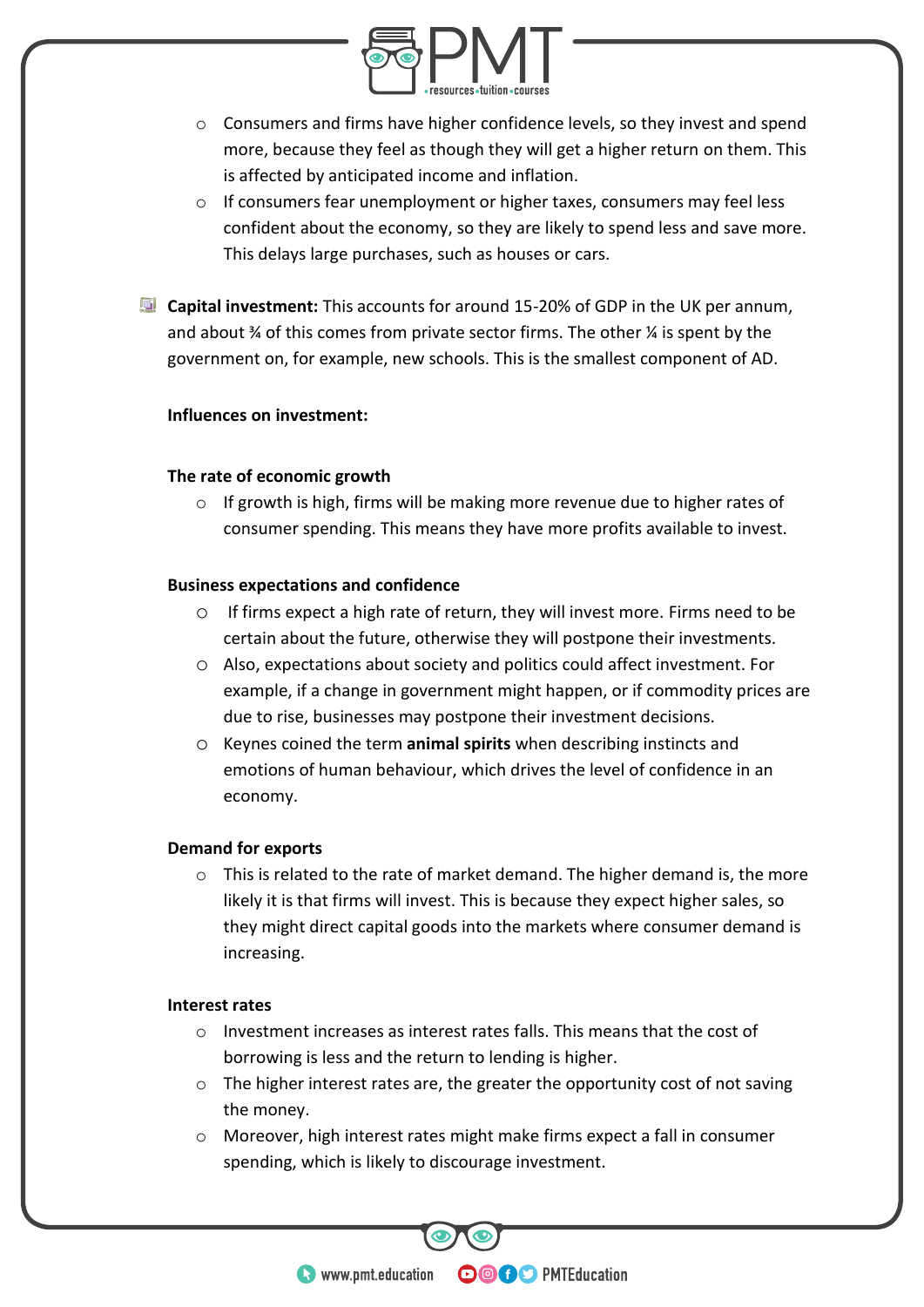

#### **Access to credit**

- $\circ$  If banks and lenders are unwilling to lend, such as shortly after the financial crisis when banks became more risk averse, firms will find it harder to gain access to credit, so it is either more expensive or not possible to gain the funds for investment.
- o Firms could use retained profits, however.
- o The availability of funds is dependent on the level of saving in the economy. The more consumers are saving, the more available fund are for lending, and therefore for investing.

#### **The influence of government and regulations**

 $\circ$  The rate of corporation tax could affect investment. Lower taxes means firms keep more profits, which could encourage investment.

#### **The accelerator process:**

- o The accelerator effect suggests that the level of investment in an economy is related to the change in GDP. A higher rate of economic growth causes more investment.
- o If the rate of economic growth is slowing, but the economy is still growing, the level of investment might fall.
- o The level of investment is more volatile than the rate of economic growth.
- **Government spending:** This is how much the government spends on state goods and services, such as schools and the NHS. It accounts for 18-20% of GDP. Transfer payments are not included in this figure, because no output is derived from them, and it is simply a transfer of money from one group of people to another. Government spending is the third largest component of AD.

#### **Influences on government expenditure:**

#### **The trade cycle**

o This is another term for the **business cycle,** which refers to the stage of economic growth that the economy is in.

**OOOO** PMTEducation

o The economy goes through periods of booms and busts.

**WWW.pmt.education**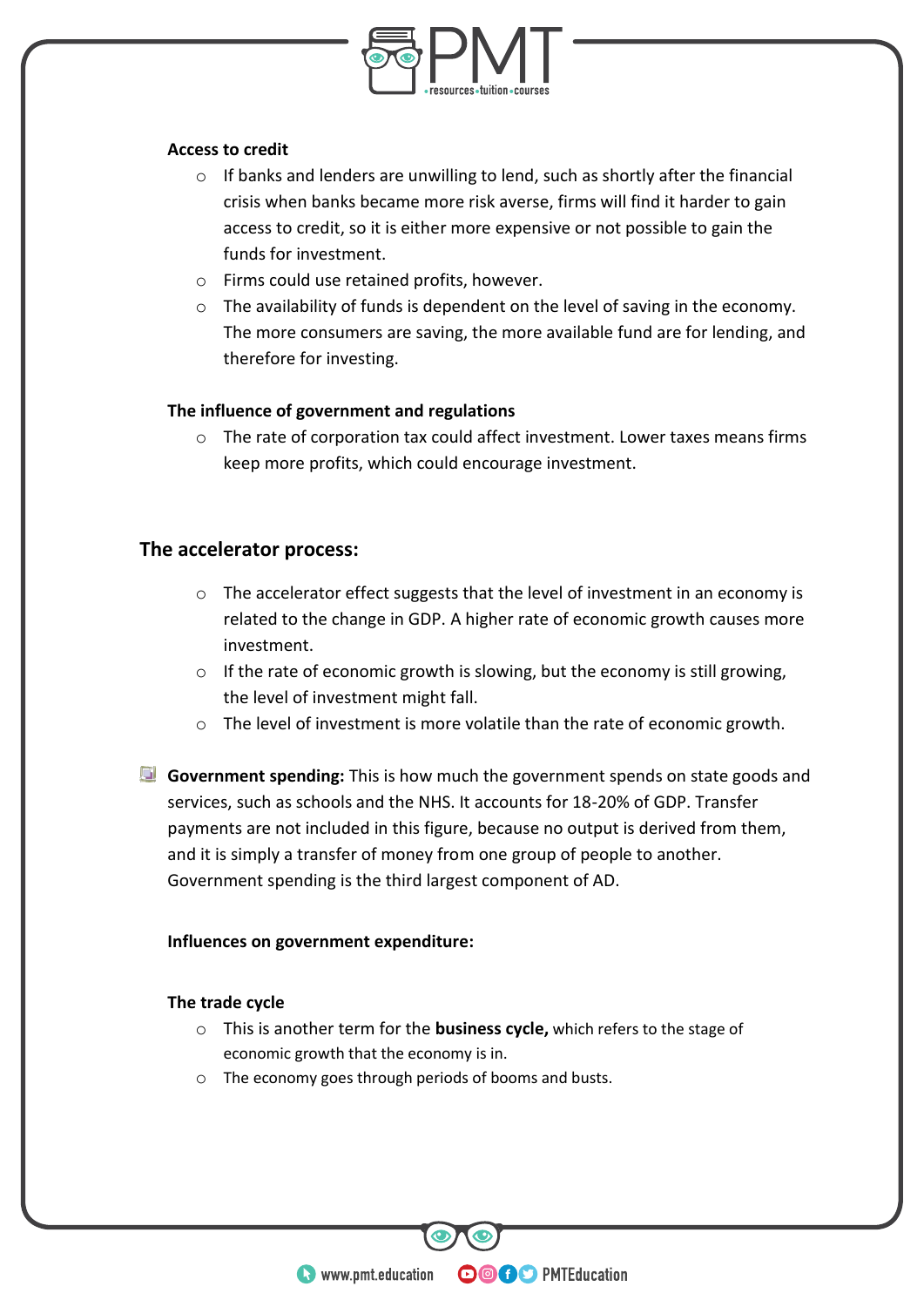

- o Real output increases when there are periods of economic growth. This is the recovery stage.
- o The boom is when economic growth is fast, and it could be inflationary or unsustainable.
- o During recessions, there real output in the economy falls, and there is negative economic growth.
- o During recessions, governments might increase spending to try and stimulate the economy. This could involve spending on welfare payments to help people who have lost their jobs, or cutting taxes.
- o This will increase the government deficit, and they may have to finance this.
- o During periods of economic growth, governments may receive more tax revenue since consumers will be spending more and earning more. They may decide to spend less, since the economy does not need stimulating, and fewer people will be claiming benefits.

#### **Fiscal policy**

- o Governments use fiscal policy to influence the economy. It involves changing government spending and taxation.
- o Governments might spend on public goods and merit goods, as well as welfare payments.
- o Fiscal policy is a **demand-side policy**, so it works by influencing the level or composition of AD.
- o **Discretionary** fiscal policy is a policy which is implemented through one-off policy changes.
- o **Automatic stabilisers** are policies which offset fluctuations in the economy. These include transfer payments and taxes. They are triggered without government intervention.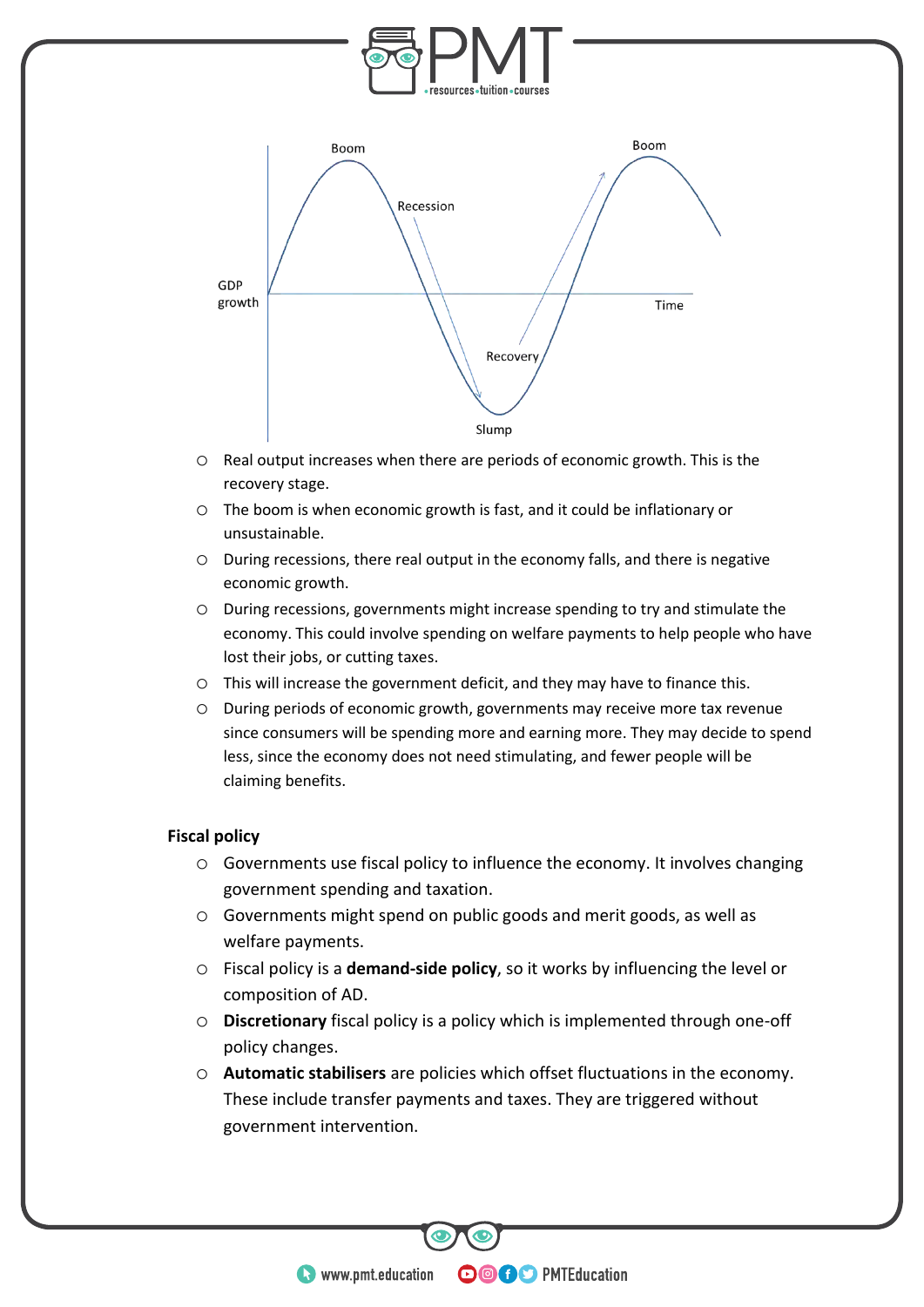

- o The government might use **expansionary fiscal policy** during periods of economic decline. This involves increasing spending on transfer payments or on boosting AD, or by reducing taxes.
- o During periods of economic growth, governments might use **contractionary fiscal policy** by decreasing expenditure on purchases and transfer payments. Additionally, tax rates might increase. This reduces the size of the government budget deficit.

**Exports minus imports:** This is the value of the current account on the balance of payments. A positive value indicates a surplus, whilst a negative value indicates a deficit. The UK has a relatively large trade deficit, which reduces the value of AD. This is the second largest component of AD.

#### **The main influences on the (net) trade balances:**

#### **Real income**

- $\circ$  During periods of economic growth, when consumers have higher incomes and they can afford to consume more, there is a larger deficit on the current account.
- o When consumers increase their spending, they consume more domestic products as well as more imports.
- $\circ$  During periods of economic decline, real incomes fall and historically, this has led to improvements in the UK's current account.

#### **Exchange rates**

- o A depreciation of the pound means imports are more expensive, and exports are cheaper, so the current account trade deficit narrows.
- o Depreciations make the currency relatively more competitive against other currencies.
- o However, it depends on which currency the pound depreciates against. If it is the dollar or euro, it is likely to have a more significant effect, than a currency which is not from one of the UK's major trading partners.

**OOOO** PMTEducation

o Moreover, the demand for UK exports has to be price elastic to lead to an increase in exports. If demand is price inelastic, exports will not increase significantly, and the value of exports will decrease.

#### **State of the world economy**